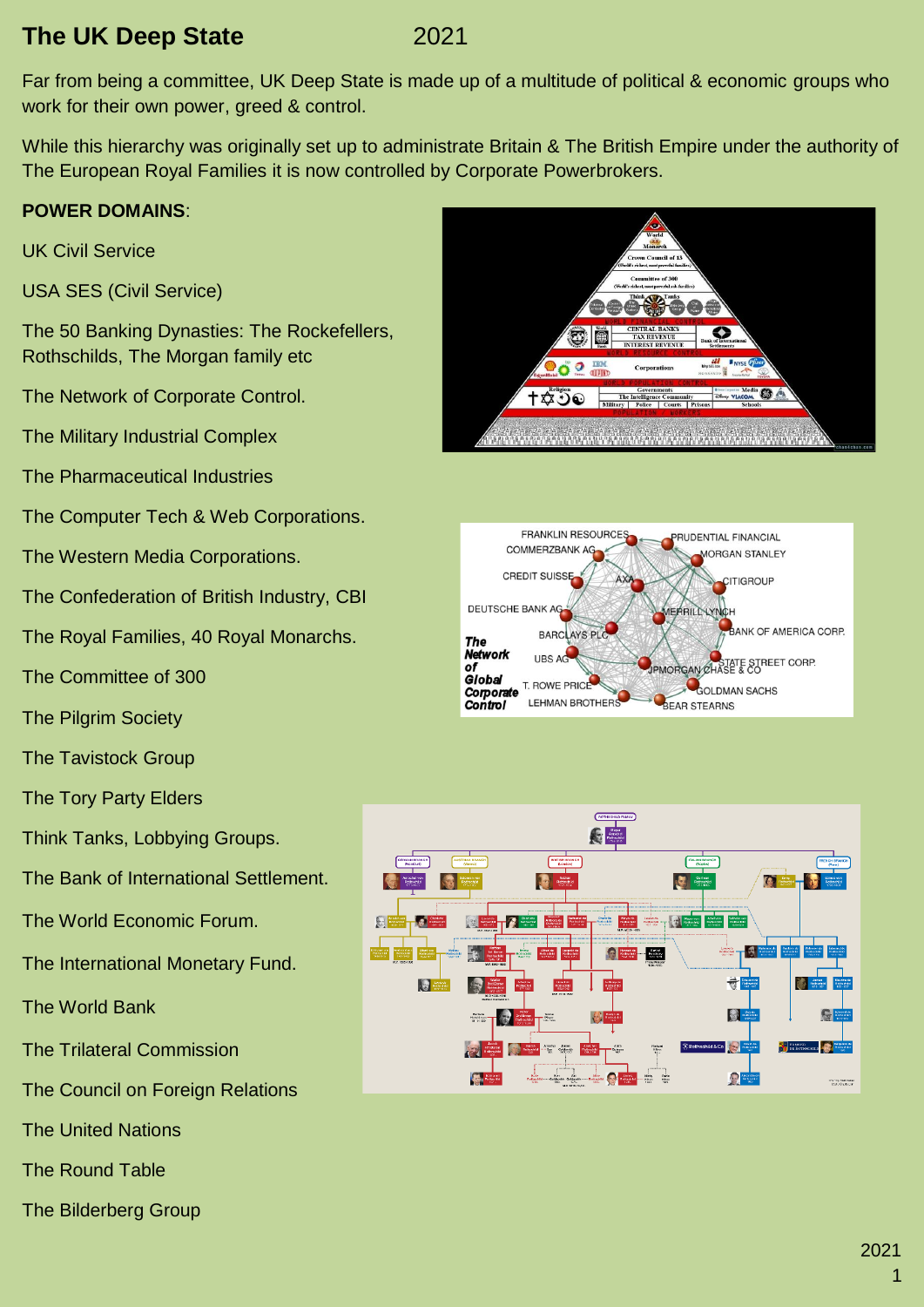## **The Crown Council of 13:**

THE ASTOR, THE BUNDY, THE COLLINS, THE DuPONT, THE FREEMAN, THE KENNEDY, THE LI, THE ONASSIS, THE ROCKEFELLER, THE ROTHSCHILD, THE RUSSELL, THE VAN DUYN, THE MEROVINGIAN.

The Club of Rome

The Royal Institute of International Affairs.

The Privy Council

Judicial Committee of the Privy Council



# The City States **The Vatican The Pentagon (Washington) The City, in London**



#### THE REMEMBRANCER

The City State in London is the only part of Britain over which the UK Parliament has no authority

The Office [of Remembrancer] acts as a channel of communication between Parliament and the City.

This means day to day examination of Parliamentary business including examination of and briefing on proposed legislation and amendments to it.

With regular liaison with The Select Committees of both Houses And contact with officials in Government departments dealing with Parliamentary Bills.

Liaison is also maintained with The City Office in Brussels

And other Member States' permanent representations In relation to draft EU legislation.

Links:

The Rothschild Empire: pic http://realnewsuk.com/2021Images/Rothschild tree.jpg The Banking Dynasties: [http://realnewsuk.com/2021/Banking\\_Families.pdf](http://realnewsuk.com/2021/Banking_Families.pdf) The Richest Families: [http://realnewsuk.com/2021/Richest\\_Families.pdf](http://realnewsuk.com/2021/Richest_Families.pdf) The Royal Families: The Royal Hierarchy <http://realnewsuk.com/2021/RoyalHierarchy.pdf> UK Richest Families: [http://realnewsuk.com/2021/Richest\\_UK.pdf](http://realnewsuk.com/2021/Richest_UK.pdf)

2021